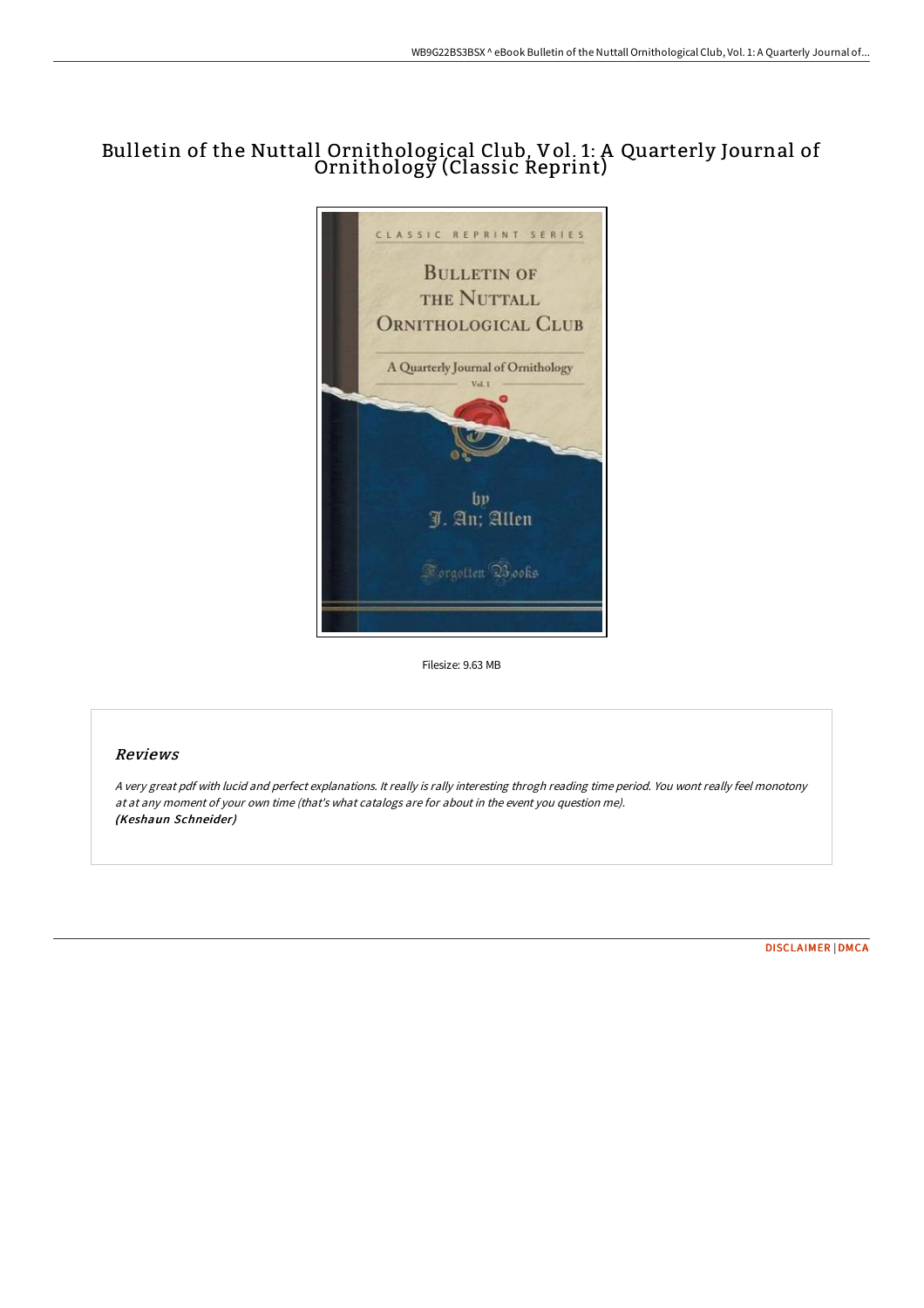### BULLETIN OF THE NUTTALL ORNITHOLOGICAL CLUB, VOL. 1: A QUARTERLY JOURNAL OF ORNITHOLOGY (CLASSIC REPRINT)



To save Bulletin of the Nuttall Ornithological Club, Vol. 1: A Quarterly Journal of Ornithology (Classic Reprint) eBook, make sure you follow the hyperlink beneath and save the document or have access to other information that are have conjunction with BULLETIN OF THE NUTTALL ORNITHOLOGICAL CLUB, VOL. 1: A QUARTERLY JOURNAL OF ORNITHOLOGY (CLASSIC REPRINT) ebook.

Forgotten Books, United States, 2015. Paperback. Book Condition: New. 229 x 152 mm. Language: English . Brand New Book \*\*\*\*\* Print on Demand \*\*\*\*\*.Excerpt from Bulletin of the Nuttall Ornithological Club, Vol. 1: A Quarterly Journal of Ornithology Helminthophaga Leucobronchialis. Pl. 1 Adult male: summer plumage. Crown, bright yellow, slightly tinged with olive on the occiput. Greater and middle wing coverts, yellow, not so bright as the crown. Superciliary line, cheeks, throat and entire under parts; silky-white, with a slight tinge of pale yellow on the breast. Dorsal surface, exclusive of nape which is clear ashy - washed with yellow, as are also the outer margins of the secondaries. A narrow line of clear black passes from the base of the upper mandible, through and to a short distance behind the eye, interrupted however by the lower eyelid, which is distinctly white. No trace of black on the cheeks or throat, even upon raising the feathers. Bill black. Feet, dark brown. Dimensions - length, 5.19; extent, 7.88;wing, 2.45; tarsus, .71; tail, 1.86; culmen, .53. It will be seen from the above description that this bird resembles most closely the Golden-winged Warbler, (Helminthophaga chrysoptera.) The entire absence of black or ashy on the cheeks and throat, the peculiar character of the supereiliary line, and the white lower eyelid, present however differences not to be reconciled with any known seasonal or accidental variation of that species. The restricted line of black through the eye gives the bead a remarkable similarity to that of Helminthophaga pinus, but the semblance goes no farther. The specimen above described was shot by the writer in Newtonville, Mass., May 18, 1870.It was in full song when taken and was flitting about in a thicket of birches near a swampy piece of oak and maple woods. About...

L. Read Bulletin of the Nuttall [Ornithological](http://digilib.live/bulletin-of-the-nuttall-ornithological-club-vol-.html) Club, Vol. 1: A Quarterly Journal of Ornithology (Classic Reprint) Online R Download PDF Bulletin of the Nuttall [Ornithological](http://digilib.live/bulletin-of-the-nuttall-ornithological-club-vol-.html) Club, Vol. 1: A Quarterly Journal of Ornithology (Classic Reprint)